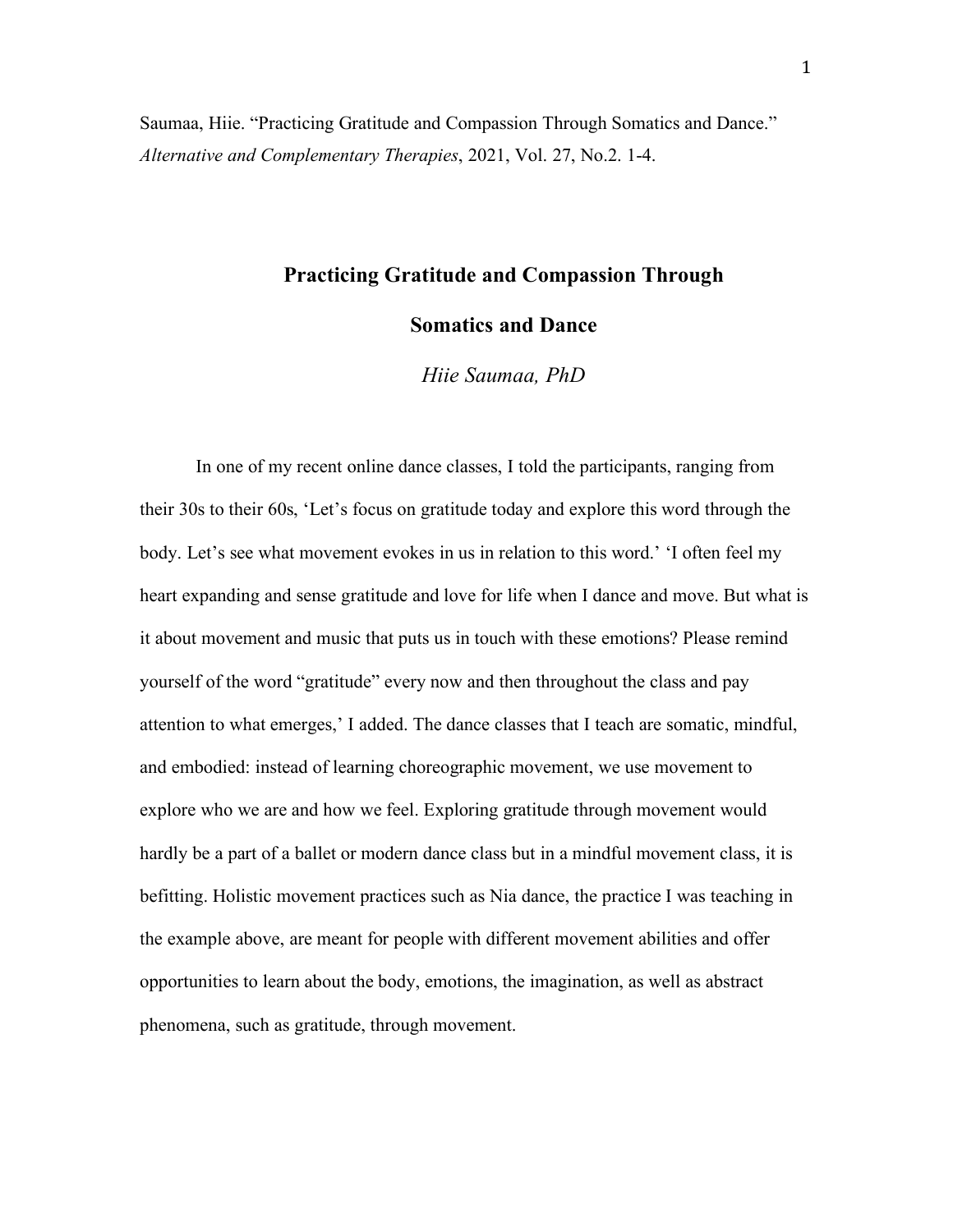After the class I asked the participants for feedback. 'When I was dancing, I thought of people who for some reason or other cannot do these kinds of motions – maybe they are in a wheelchair or bedridden or have injuries,' one participant said. 'I felt so grateful that I can move,' she added. Another student mentioned, 'I'm grateful that I have the mind that can make the body move in these ways – my mind and my body are coordinated and healthy. I'm grateful that I can move in so many *different* ways. There is a richness about my movements.' 'When I was dancing, I was reminded of my flexibility – I am thankful for that. My husband has arthritis and every day I witness how much stiffness he has in his body and in his movements. I am grateful for the ability to bend, to have a wide range of motion, and to be able to move with ease.'

Somatics refers to physical awareness practices that emphasize moving from the inside out.<sup>1</sup> Inner connection to movement and learning to pay attention to the sensations in the body are integral to somatic practices. The goal is to keep the participants engaged, active, responsible for their wellbeing, enthused about and connected to their physical movement practices but to do so in ways that minimize strain, burnout, boredom, as well as risk of physical injury. What are some of the ways in which somatics provide compassionate conditioning and develop a sense of gratitude? What would developing gratitude and compassion through movement be important?

#### **Compassionate Body**

To heal and develop a holistic approach to mental, physical, emotional, and spiritual wellbeing, we might need to pay closer attention to nutrition, find new movement methods, and try out different therapeutic modalities. But we might also need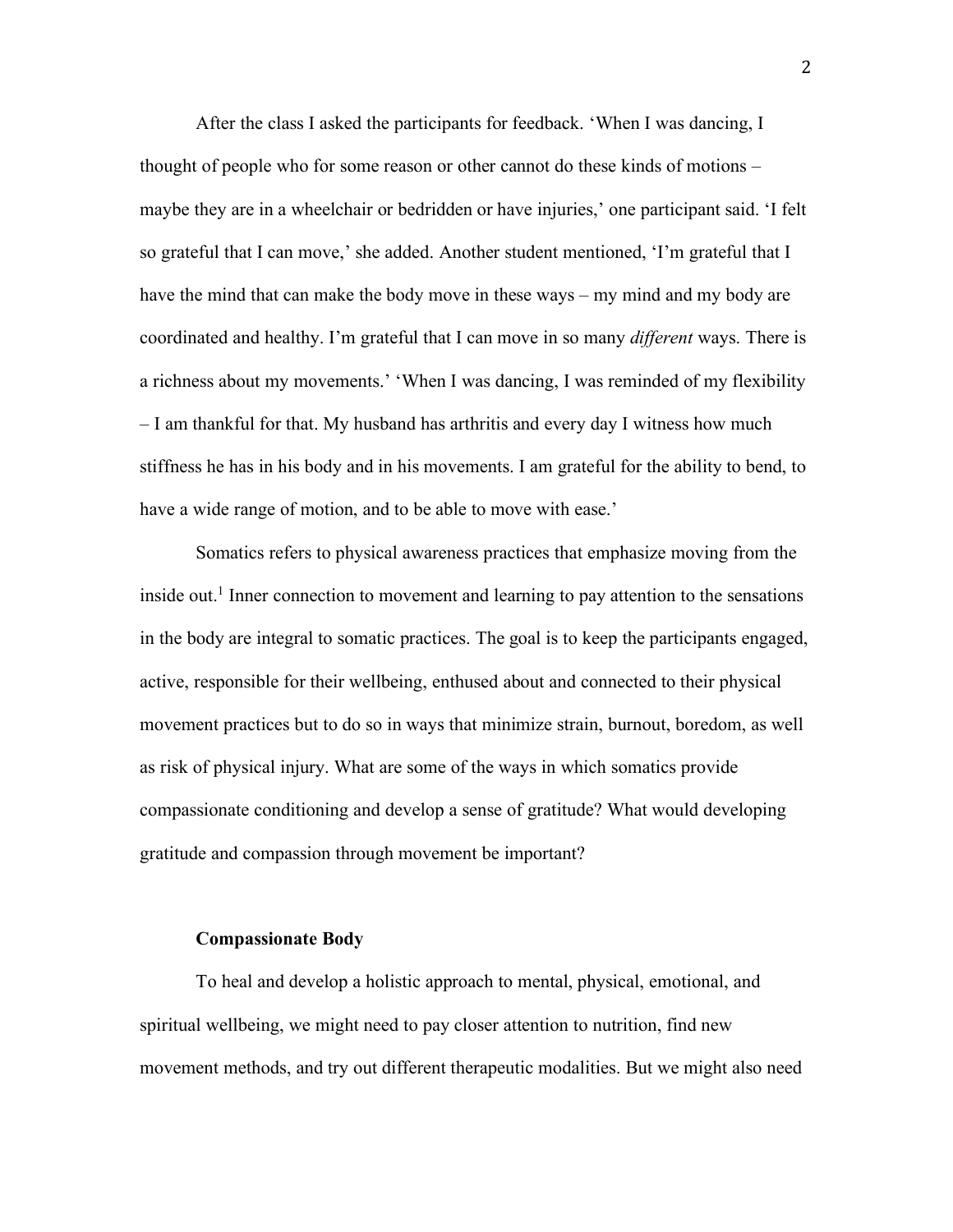to look into our thoughts and language about the body. How do we regard and speak to and about the body? Self-care involves listening to how we talk about our bodies, both inwardly, in the language that remains unexpressed vocally, and publicly, in the language that we share with others. 'My stupid hip,' 'I've never liked the shape of my legs,' 'I have a big behind and it looks ridiculous,' I hate my belly,' 'my arms are ugly – look how the skin and the muscles sag,' are examples of language that are critical and judgmental of the physical self. They are all too familiar to many of us.

One of the most important gifts of somatic movement methods is the fact that they can help us develop kindness toward our own self and others and increase compassion for the body. Somatics classes assist participants in regarding their organs, joints, muscles, bones, and the nervous system with the sense of curiosity, marvel, awe, and kindness. Instead of focusing on the body being a particular size, the abdominals a particular shape, and the weight a particular measure, in a somatic movement class, we seek for feeling well and at home in the body. We refrain from pushing the body to move at a particular speed or with a particular kind of intensity. Instead, a somatic practitioner learns to listen to the body and treat the emerging physical sensations as information that can provide new perspectives and serve as a kernel for reflection to understand our emotions. An example of this kind of embodied reflection would be, 'I feel ill at ease in my belly. I sense nervousness there. What can this sensation tell me about myself today?' Or 'my gait is so bold and I sense confident in my body today. I sense elongation in the front of my thighs, near the hips. What movements did I do yesterday or today that help me feel so free and at ease today?' Or 'I sense tightness in the back of my neck. What movements could I do to help my neck feel better? Let me pay attention to whether my thoughts feel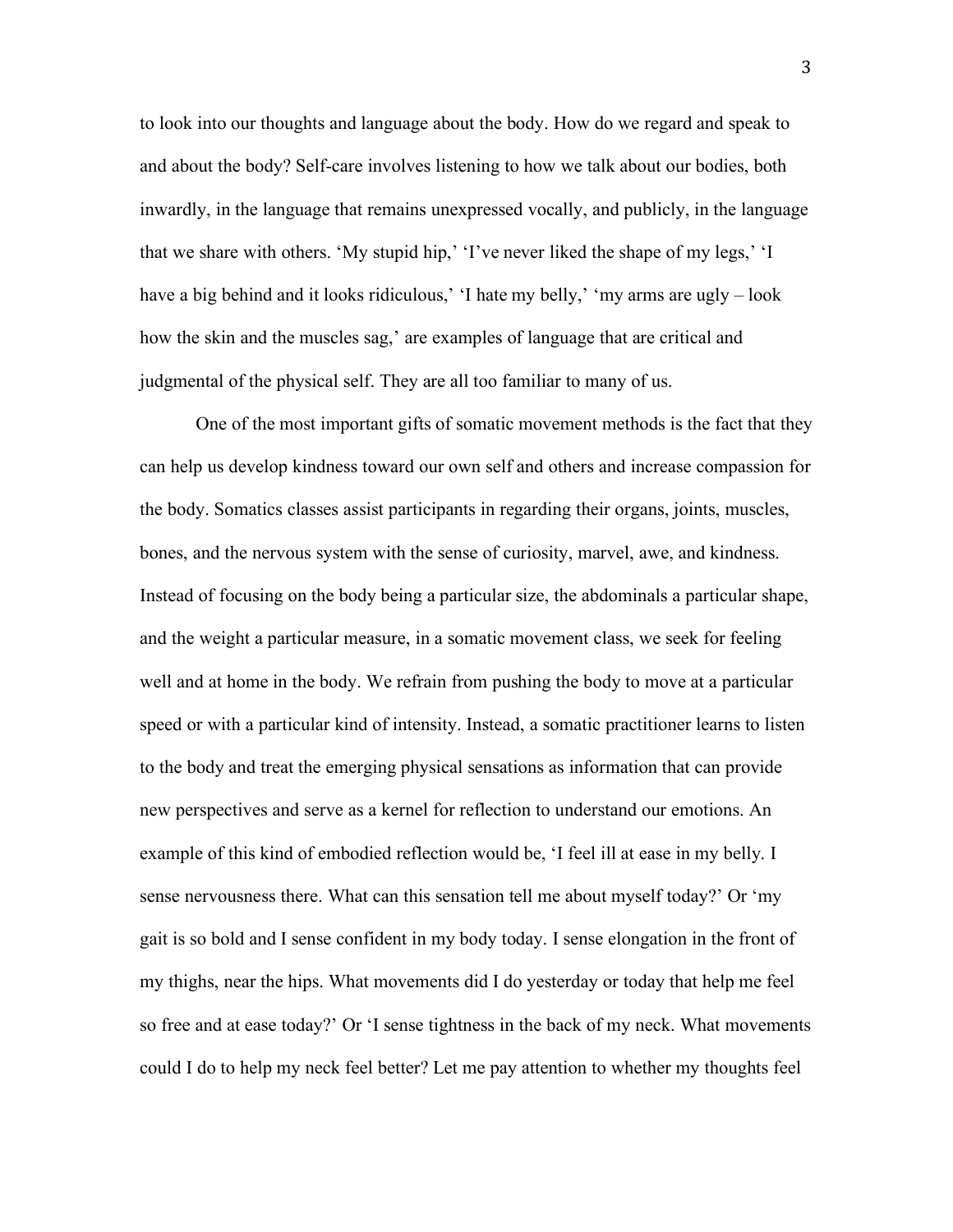the effect of these neck movements – whether I can think better and more creatively after I've done some stretches for the neck.'

In a somatic movement class, we can practice and enhance gratitude by noticing and celebrating the work of different body parts: the functioning of the joints, the muscles, and the organs are sources for wonder. In a free dance sequence, we can take some minutes to explore how our finger joints, wrists, elbows, and the shoulder girdle move. In a standing position or traveling in space, we can move these joints and observe the variety of movements that are available to us. Noticing the work of the gluteus muscles and the abdominals in holding the torso up and setting the spine into an easeful position can be done with the mindset of gratitude. Reminding ourselves of the constant, silent work of the vital organs in keeping us functioning and healthy is an act of gratitude.

We can bring a contemplative, reverent attitude to any movement we are performing: our perception of the movement might change and we might gain new insights. In a mindful strength training class, while we were getting ready to do some squats, I told the students: 'Quadriceps muscles are integral in taking us forward in space. Our legs take us from one place to another. As we do the squats, I invite you to conjure up in your mind a teacher or teachers that have been important to you. Let them come to your awareness, your mind's eye, spontaneously. Perhaps we send them a mental thank you as we do these squats. These teachers have helped us move forward in life.' We linked the physical movement – performing squats – to memories and emotions. The uniting link was the idea of 'moving forward.' We practiced movement, gratitude, and a soulful connection to our life at the same time.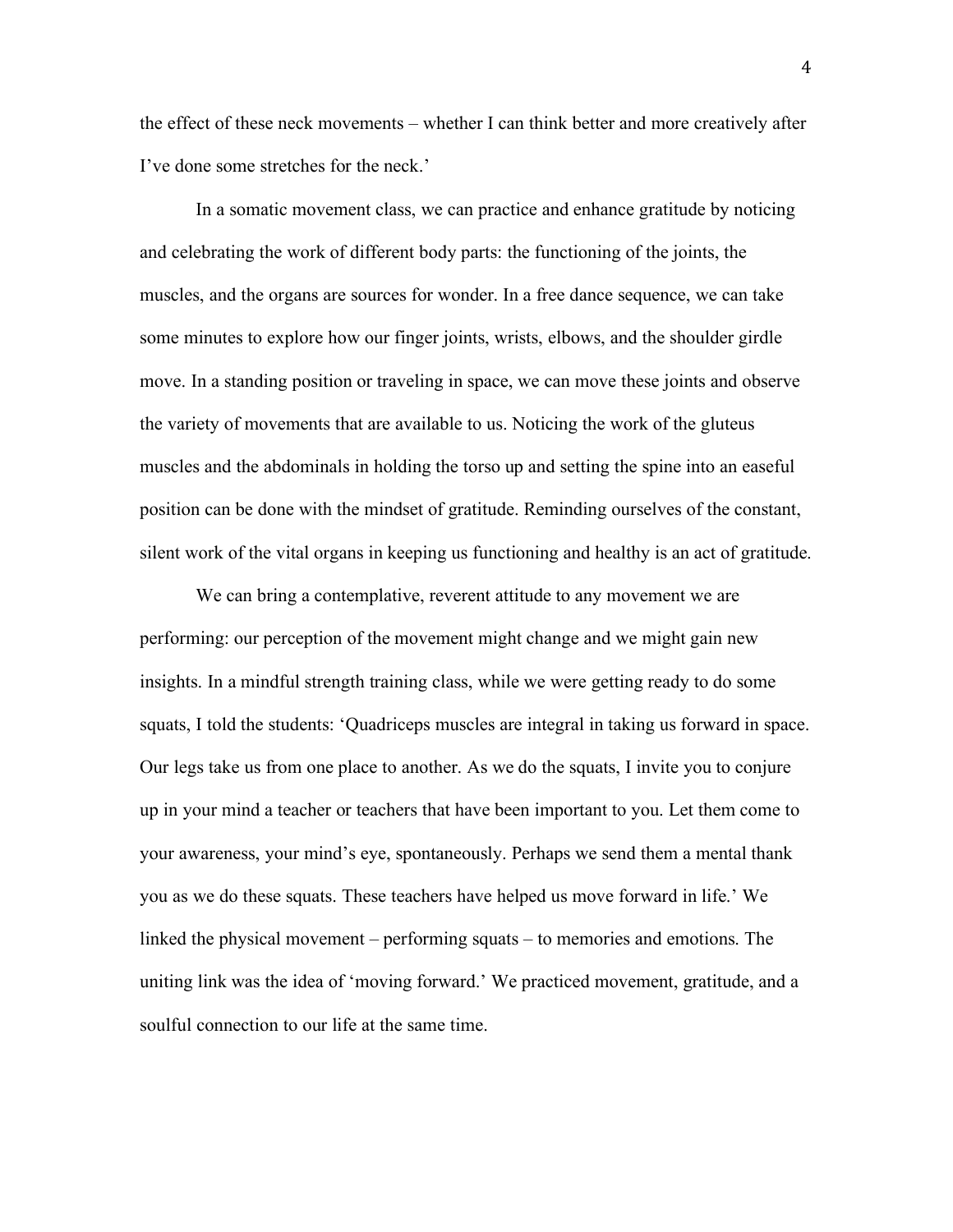Participants are often surprised to find out how little they know about the body, experientially and anatomically, and how hearing how the body speaks takes practice and attention. To enhance participants' ability to verbalize their physical sensations, I create moments in the class where I ask participants to look for a word or a phrase to describe what they feel in the body. For example, after finishing a set of bicep curls in a somatic strength training class, we take a brief pause and explore what feels different and how we would describe the sensations in words. Listening to everyone's answers in a big group might not be optimal: however, creating a space, an invitation for the participants to come up with a verbal response, even if it remains unvoiced, helps them develop their vocabulary for movement sensations. This kind of noticing and word-finding helps participants to gain self-knowledge but can also be helpful when clients talk to a medical professionals. The participants develop a clearer sense of what is going on inside of the body and can express these feelings and sensations in words with greater confidence and precision.

Attending to the sensations of the body can be a reminder of the fact that much of our wellbeing and a sense of contentment rely on the proper functioning of the senses. A Nia dance class or a Feldenkrais Method class could focus on the eyes and the sense of sight, for example. We might explore the eye and movement coordination, experiment with dancing with the eyes half closed, do 'palming' with the hands cupping the eyes, or perform exercises to strengthen or relax the eye muscles. At the end of the class, we might remind ourselves of 'the miracle of your eyes, which enable you to see the faces of your loved ones and friends, read printed books, newspapers, and emails, watch television, see the beauty of nature, and, most importantly, see your way through life,' to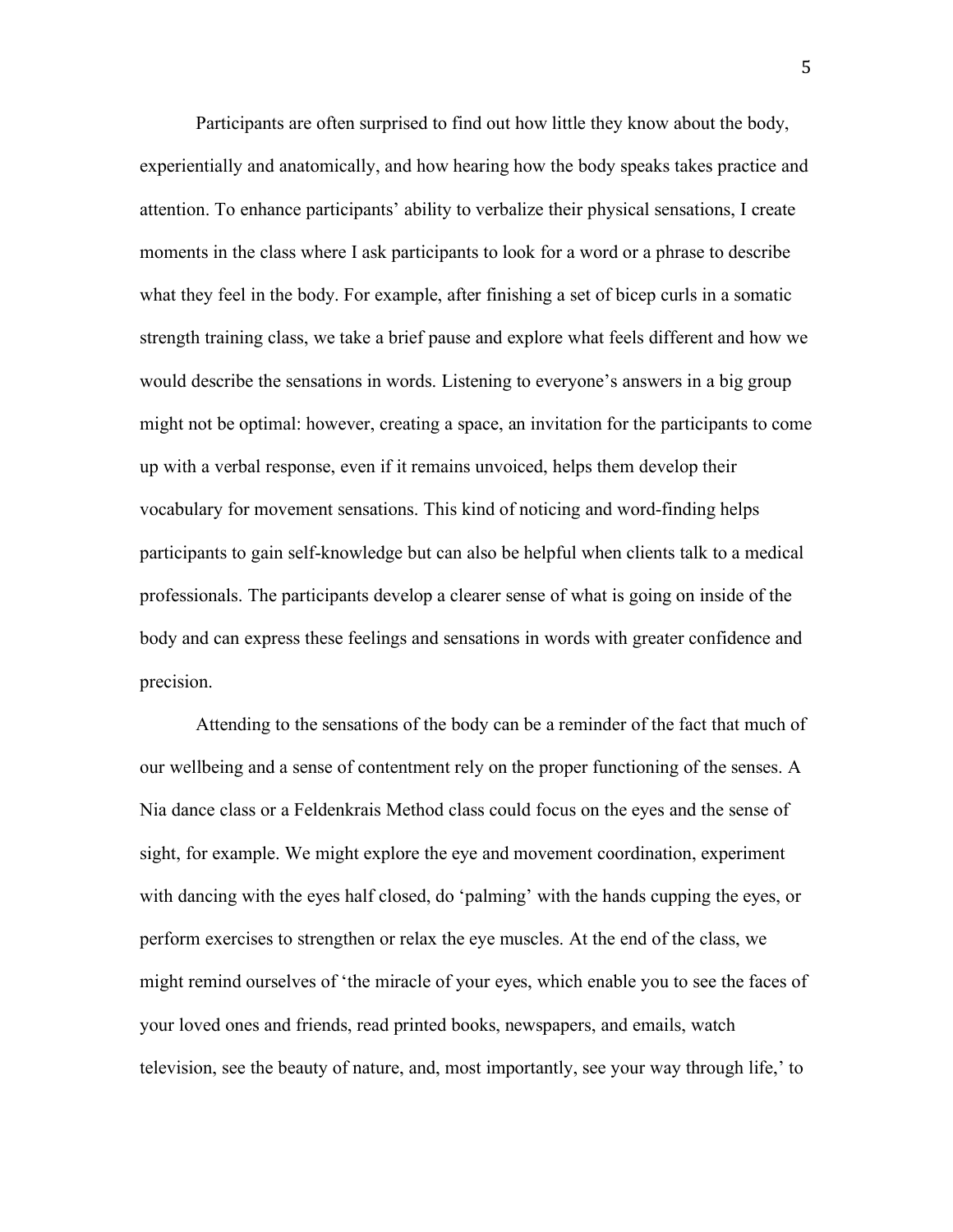borrow the words of author Rhonda Byrne, who has written widely on the topic of gratitude. $2$ 

At the end of my somatic dance and strength training classes, I invite students to lie on the ground or in a comfortable seated position and attend to breathing. We take a moment to listen to the sound of our inhales and exhales, to feel this internal rhythm, to notice and be present with this sign of life force within us. I often invite the students to recognize the miracle of this opportunity to be alive another day and to have a functioning body and cognitive abilities. During these meditative moments, I often direct participants' attention toward different parts of the body. For example, I might ask them to move their mind's eye toward their hands and relax the palms, the fingers, the wrists, the back of the hand. I invite them to regard their hand in the mind's eye with amazement – how much they carry, create, do, give, take, lift, grasp, hold, heal, touch, and caress throughout the day. How amazing to have these hands and to be able to perform these different actions. Directing awareness to a body part, the entire body, or the senses and creating a tone of curiosity and wonder is one example of cultivating moments of selflove.

In my experience, toward the end of the time spent in movement, we are particularly open to feelings of gratitude: judgments toward oneself and others as well as fast-moving thoughts and mental overwhelm start to lessen. During these calmer, quieter moments after movement we seem to be more receptive to feelings of compassion. Sometimes I invite students to think of a person they know who needs some healing or support as we move meditatively during the last few songs of an hour-long class. In these instances, movement can take on the dimension of an embodied prayer – it becomes an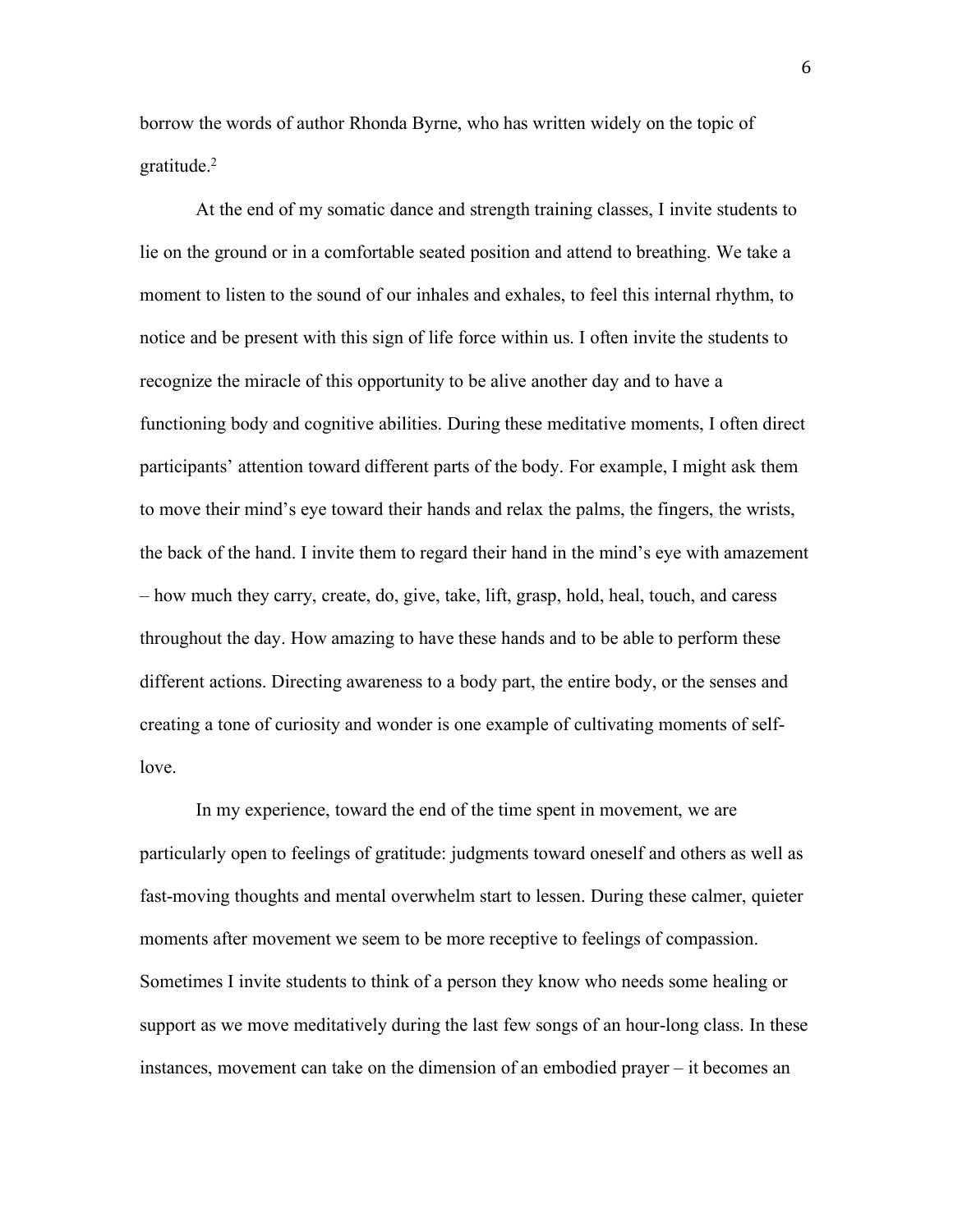act of giving or sharing, even if the person on the receiving end is not there to witness. Participants might feel more grounded, content, and at peace after performing simple slow movements with an intent of dedicating these movements to the wellbeing of someone else.

## **Conflict Resolution**

Somatic and meditative practices can be used to extend compassion and gratitude beyond the self to one's relationships with others. Movement activities and connecting to physical sensations can be used to bring compassion to human interactions and peaceful solutions to conflicts. Martha Eddy, one of the leading voices in the realm of somatics, uses somatic movement for violence prevention and explores how movement and dance can bring about more peaceful relationships in schools, hospitals, and other institutions.<sup>34</sup> She uses somatic education for stress reduction, heightened understanding of body cues, and opportunities for peace making. She notes that having a 'socially conscious body' is 'where you listen to what is going on inside of you, whether it's in stillness or through movement, and you discover more about yourself in relationship to the world we live in. It's about bringing somatic awareness into some kind of cultural context.'5 Bringing attention to the body is one way to understand what is under the surface in a situation of conflict resolution: learning to read movement without immediately interpreting and assuming that one knows the meaning of a movement or a gesture is 'the first part of digging into the feelings, and not assuming,' Eddy remarks.<sup>6</sup>

To bring another example from a different realm, before the word 'somatics' became more widely used and known, <sup>7</sup> Margaret Fisk Taylor (1908-2004), a liturgical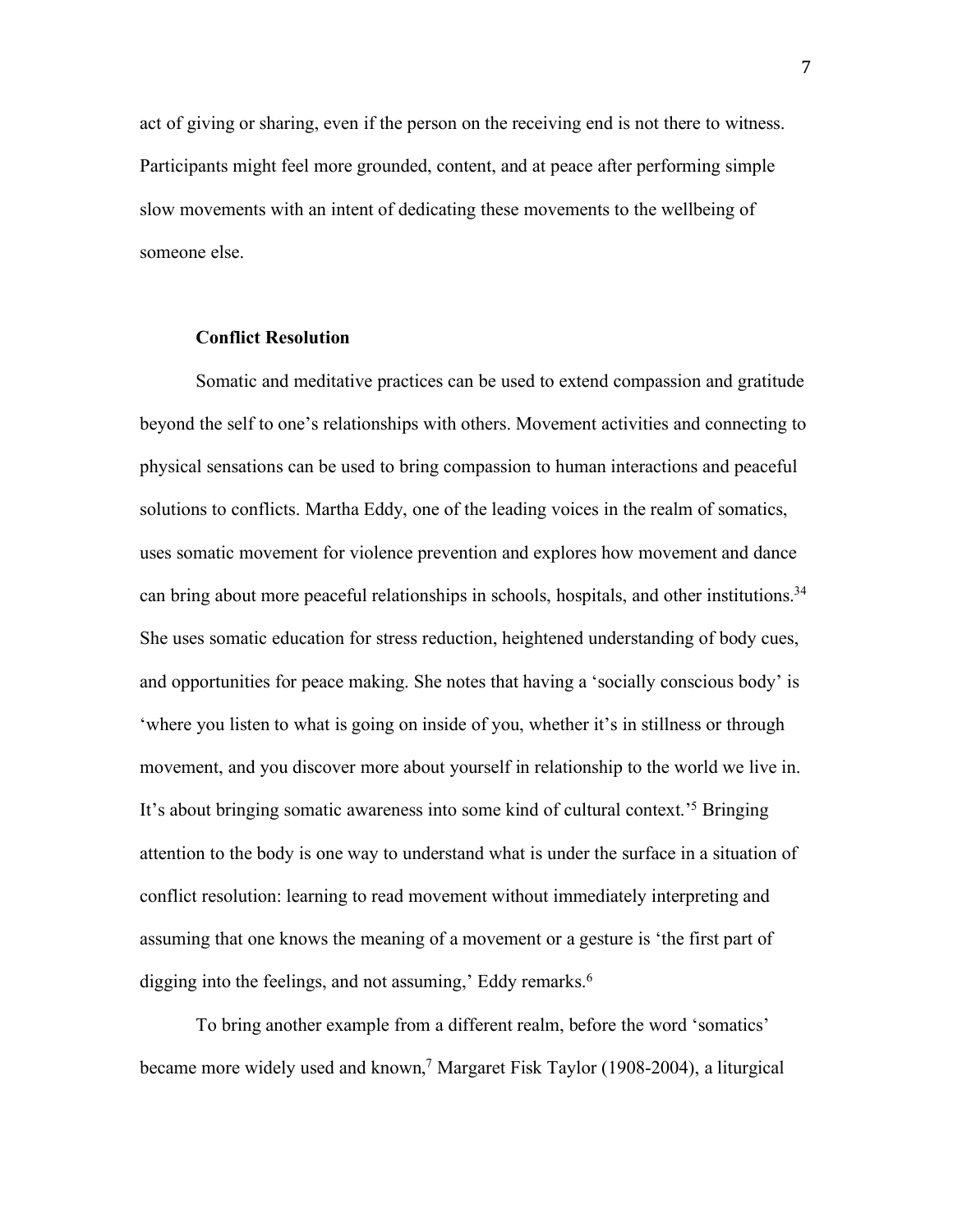dance pioneer and author in the United States, promoted movement as a way to increase empathy for others and to solve conflicts. In the 1960s she was developing movements that would bring people from opposing sides closer to peace. She used movement for 'clarifying problems, enlarging understanding, exploring new possibilities and relating to others in a total way.' <sup>8</sup> Through movement, the participants took on the roles of both the 'unreconciled' and the 'reconciler.' She proposed that we can assume the role of 'the unreconciled,' those who 'feel isolated, alienated, vindictive and so on,' not only mentally and verbally but via the body, 'through muscular contractions, twisted bones and agony embedded into the marrow of being, so that we feel a pulsing identification with an unreconciled person.<sup>'9</sup> Through this 'total identification,' a 'link of acceptance' starts to emerge and we can respond sensitively. Taylor proposed that we need to understand the other person's situation through our own bodies and use movement to get a glimpse at what their situations might be like.

The impact of Taylor's exercises and movements is not only directed toward the other: the effect is supposed to be felt by the 'reconciler' as well. The purpose of the exercises was to release the mover from his/her own fears and anger and prepare him/her to understand how another person can feel isolated and alienated by similar fears and emotions. She outlined one of such exercises:

Consider some emotional tension, some recurrent fear or hostility that causes a distortion in your living. Dramatize this tension as if you were a piece of modern metal sculpture – angular, distorted, twisted. Take that kind of position. Don't sit or kneel on the floor because you would be too comfortable. Don't assume a

8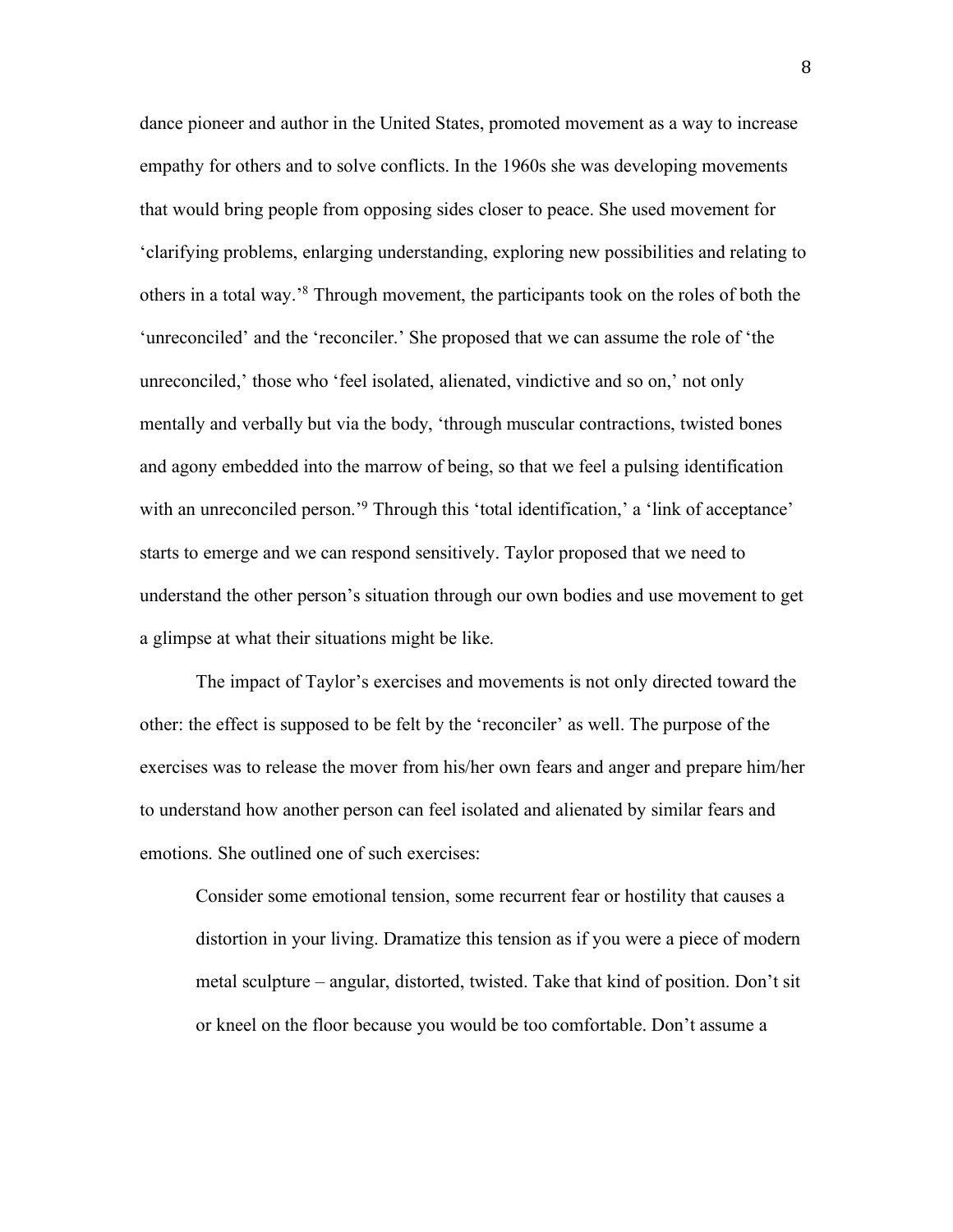passive, lethargic pose. That would be too relaxed. Choose an intense, unbalanced, bent-knee position.<sup>10</sup>

The exercise then involved intensifying that position and feeling the contractions in the whole body – the jaw, neck, hands, shoulders, feet, legs, abdomen. She asked the participant to endure the strain until the tensest area started to release: 'Allow this particular strained area to start to find its release from its sustained tension. Little by little, as your physical tension loosens, your emotional tension will also start to lessen without your conscious volition,' she said.<sup>11</sup> Successive releases will start to flow through the whole being. According to her method, as a result of this process, 'you are beginning to feel an acceptance of your own problem and also have come to realize that you and your problem have been accepted and absorbed into a manageable existence.'12 Taylor offered similar exercises for pairs and groups: the 'reconciler' mirrors the distorted position of the 'unreconciled.'

Examining how movement and somatic education can increase compassion and empathy toward oneself and others is an exciting, underexplored area of research in somatics. Developing compassion and gratitude through movement and awareness of bodily sensations can shed light on the ways in which the body and movement aid us in understanding abstract phenomena that pertain to emotions, relationships, and group dynamics. Next to turning to text-based information such as books, dictionaries, and case studies, somatic practices encourage us to turn to movement and physical sensations and take the body and movement seriously as guides and sources for knowledge.

#### **Conclusion**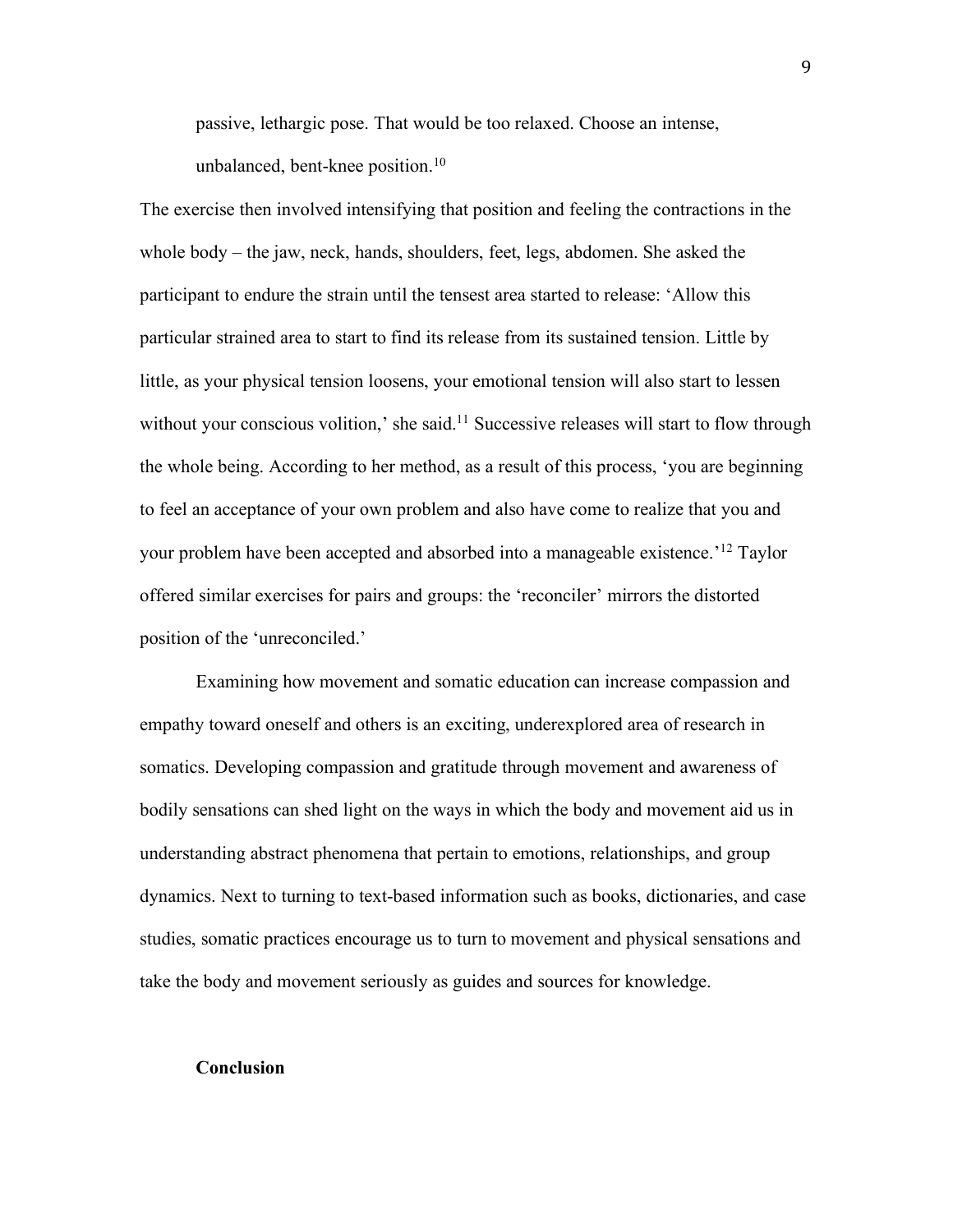Gratitude develops in us reverence in front of life – we are moved to contemplate life and death and our place in this cycle. Practicing gratitude and opening up a space for gratitude in a dance or movement class develops compassion for our own body and different layers and elements that make up the whole self. Once we start paying attention to gratitude, we will start developing self-love. With an increased sense of self-love or care for the body, participants might be more inclined to seek out and commit to practices, types of food, mindset, thoughts, activities, and people that are healthy for them. Participants might develop healthier habits and more wholesome lifestyles and avoid addiction, self-harm, and negative self-talk. Practicing gratefulness, in movement or in meditation, is one key toward more harmonious and peaceful connection to oneself and to others and an important step toward a more deeply felt connection to life itself.

## **References**

 

<sup>1</sup> Saumaa, H. Dance Therapeutics: Movement as a Path Toward Healing. Alternative and Complementary Therapies 2019; 25; 5:238-240.

<sup>2</sup> Byrne, R. The Magic. New York: Atria Books, 2012. p. 55.

<sup>&</sup>lt;sup>3</sup> Eddy, M. Mindful Movement: The Evolution of the Somatic Arts and Conscious

Action. Chicago: Intellect, the University of Chicago Press, 2017.

<sup>4</sup> Eddy, M. Dancing Solutions to Conflict: Field-Tested Somatic Dance for Peace, Journal

of Dance Education, 2016, 16:3, 99-111.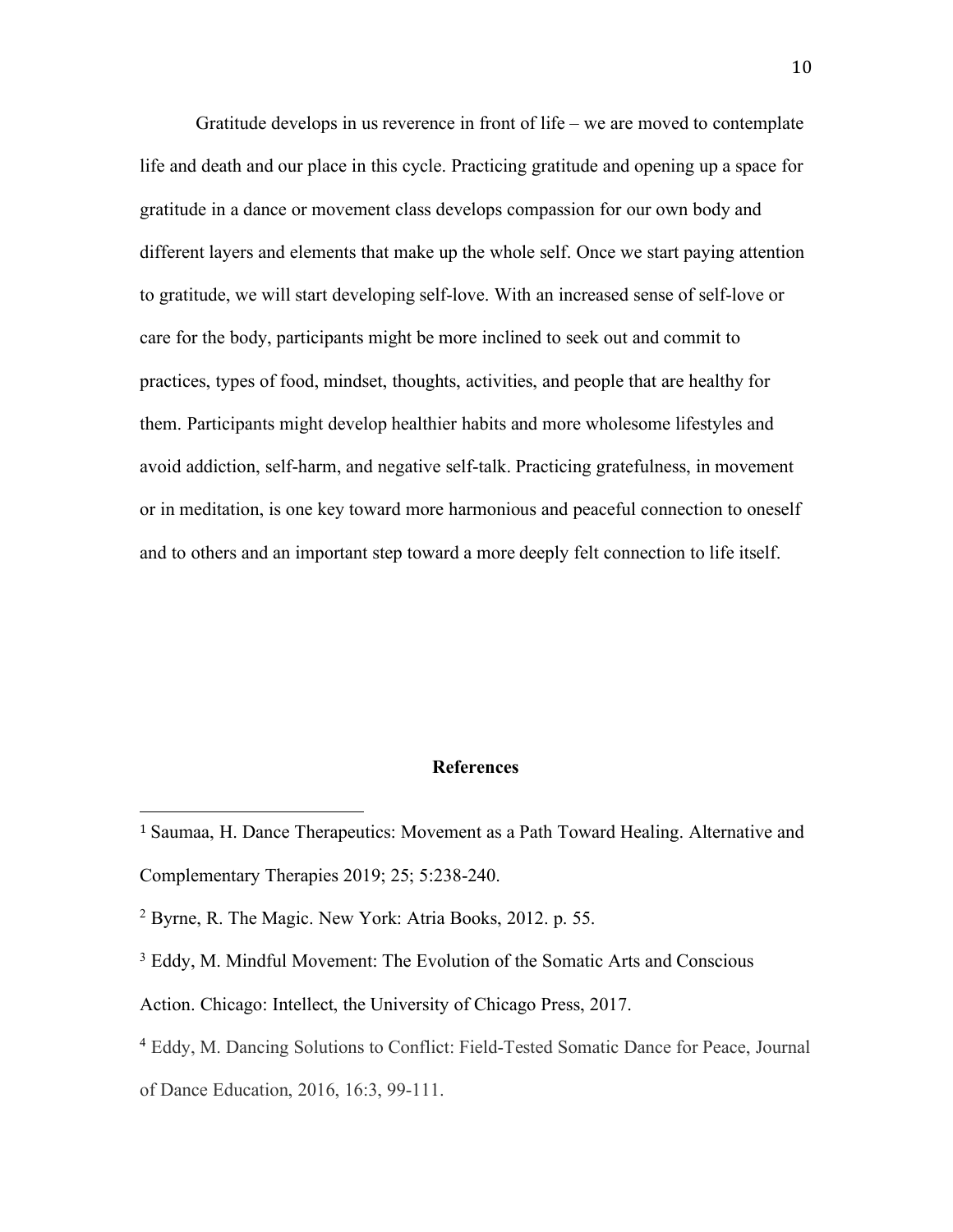<sup>5</sup> Eddy, M. Five College Dance Department Lecture.

https://www.youtube.com/watch?v=mVwJg1quwpk Accessed on December 11, 2020.

<u> 2002 - Andrea San Andrea San Andrea San Andrea San Andrea San Andrea San Andrea San Andrea San Andrea San An</u>

<sup>6</sup> Eddy, M. Episode 044: Dr. Deborah Heifetz and Dr. Martha Eddy.

https://www.susancoleman.global/sn044-deborah-heifetz-martha-eddy Accessed on

December 11, 2020.

<sup>7</sup> Thomas, H. What is Somatics? Somatics 1986, 5.4. 4-9.

<sup>8</sup> Taylor, M. F. Creative Movement: Steps Toward Understanding. New York: Friendship Press, 1969. p 2.

<sup>9</sup> Taylor, M. F. Creative Movement: Steps Toward Understanding. New York: Friendship Press, 1969. P. 2.

<sup>10</sup> Taylor, M. F. Creative Movement: Steps Toward Understanding. New York:

Friendship Press, 1969. P. 2.

<sup>11</sup> Taylor, M. F. Creative Movement: Steps Toward Understanding. New York:

Friendship Press, 1969. P. 3.

<sup>12</sup> 3 Taylor, M. F. Creative Movement: Steps Toward Understanding. New York: Friendship Press, 1969. p. 3.

**Hiie Saumaa, PhD** (Columbia)**,** is a dance writer and movement educator. She writes about dance, somatics, embodied knowledge, health, creativity, and imagination. In 2018- 2019, she was an inaugural fellow at Columbia University's Institute for Ideas & Imagination in Paris, France, and in 2017, she was a fellow at the Dance Division of the